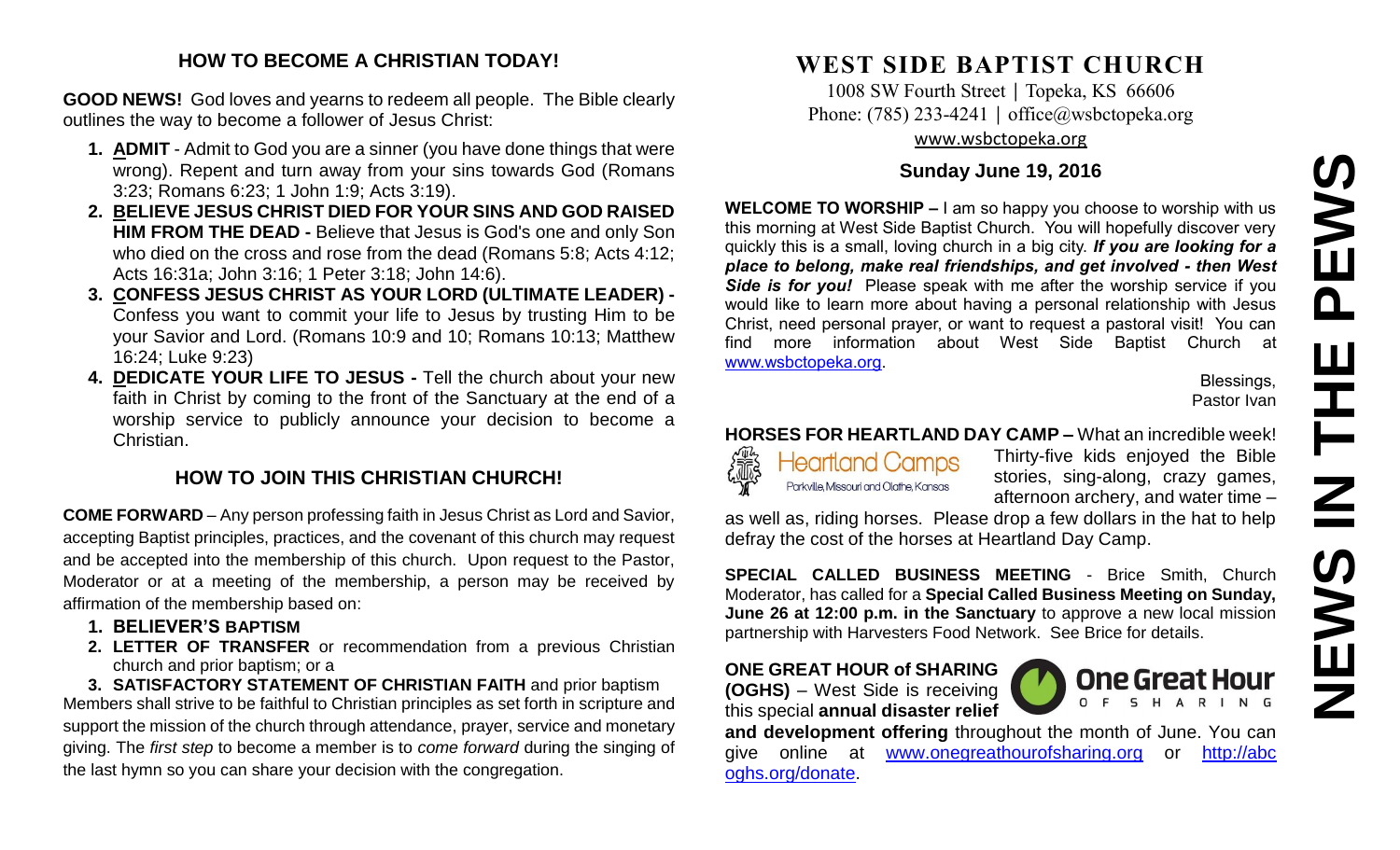American Baptists Churches USA embrace refugees around the world as our own. We say "where you go, we will go." This offering places us sideby-side with those in need. It offers us the opportunity to be Ruth for the Naomi's of the world. By supporting **One Great Hour of Sharing**, we answer God's call for us to bring wholeness to a fragmented world.

Through our gifts, we can help ensure that all of God's children have what they need. Together, we accompany the refugee and stand in solidarity with the distressed, bringing about the world as God intended. We have received \$1,176.00 through the offering plates, plus online gifts. Thank you for prayerfully considering your gift to this special offering. Bob Roesler

**AMAZONSMILE -** Shop on AmazonSmile (https://smile.amazon.com) Select "West Side Baptist Church Topeka Kansas" as your charity of choice, and Amazon donates 0.5% of the price of



your eligible AmazonSmile purchases to the church. Support West Side Baptist Church by starting your shopping at smile.amazon.com.

**CHOIR REHEARSALS FOR WORSHIP IN THE PARK** – The annual, ecumenical worship service in Gage Park will be on **Sunday, September 18 this year**. The churches – Central Congregational Church, Gage Park Baptist Church, Potwin Presbyterian, and West Side Christian Church - are joining their choirs to provide special music throughout the service.

Due to the number of songs they are to learn, we will be rehearsing together throughout the summer. We are hopeful that choir members from all the churches will be able to attend many of the rehearsals shown below.

The first rehearsal will be held at West Side Baptist Church.

- Sat, June 25  $@ 1:30 3:30$  pm West Side Baptist Church
- Wed, June 29 @ 6:00 8:00 pm
- Sat, July 16  $@$  1:30 3:30 pm
- Wed, July 27  $@6:00 8:00$  pm



**DILLONS COMMUNITY REWARDS -** West Side Baptist Church is now enrolled in the Dillons Community Rewards program: #63996. If you shop at Dillons for your groceries, you can select **West Side Baptist Church (#63996)** to receive a small donation



from Dillons based on the dollars you spend. Go to [https://www.dillons.com](https://www.dillons.com/) to enroll. If you have any questions you can contact Brice Smith for directions.

**DOORSTEP'S "CHRISTMAS IN JULY" –** Each year with "Christmas in July," Doorstep is trying to help alleviate the strain for donated items at the end of the year. Doorstep adopts 250 households with 700+ individuals annually through the Christmas Bureau. By having items donated in July, our Christmas Store Chair, Judy Neher, has a better



idea of what items we are lacking in November and December. Since winter clothing is not out in July, we are asking you to donate toys, health kit items, household items, and adult gifts (no short-sleeve or sleeveless clothes). We are also collecting school supplies and backpacks. Please look over the "Christmas in July" flier on the bulletin board to see how you can help.

**HEARTLAND DAY CAMP "KIDS FOR KIDS"** - The Campers at Heartland Day Camp have collected over \$100.00 towards their Mission Project - *Kids for Kids.* Campers collected coins to send kids (goats) to kids in North East India. All donations will be forward to our partners, *International Ministries* for their summer mission project. Donations welcome for "goats" or give online at [http://internationalministries.org/projects/78.](http://internationalministries.org/projects/78)

**MEMORIAL GIFTS COMMITTEE –** Tom Mansfield is setting up the Memorials Committee under the new constitution. We have had a threemember committee over the years made up of Molly Morris, Alice Payne and myself. The new constitution requires a **four-member committee** so if you have an interest in serving on this committee, please let either Molly, Alice or me know of your interest. We're a fun group to work with! Thanks.

~ Nancy Lindberg, Treasurer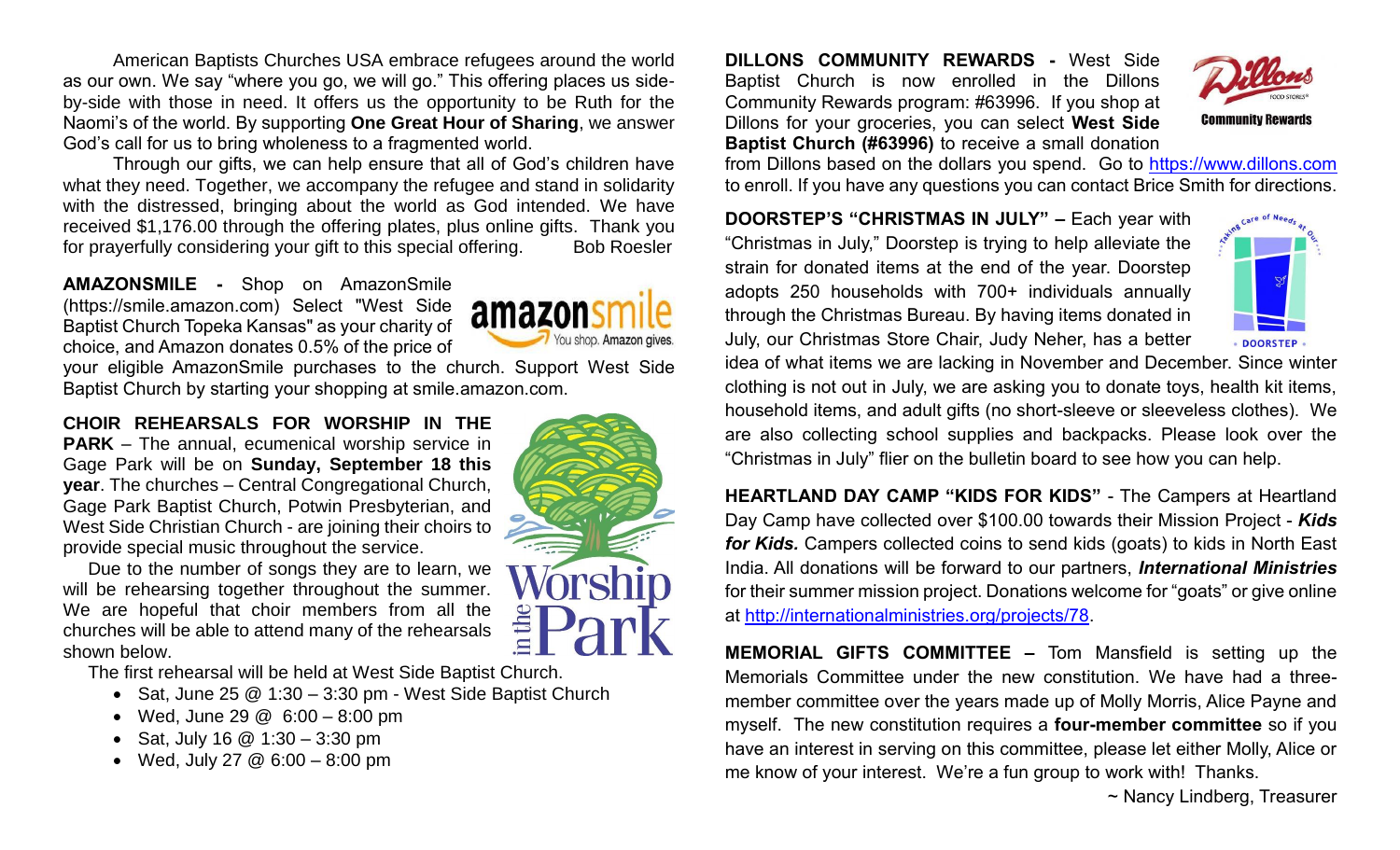**NEWSLETTER** – Articles and updates for the **JULY** newsletter are due on **Wednesday, June 22 at 12:00 noon**. Send articles, news, testimonials, poetry, etc. to Lynda Cokeley at FEL [office@wsbctopeka.org.](mailto:office@wsbctopeka.org) "The Witness" calendar and newsletter will be printed for distribution on Sunday, June 26.



**RECORDINGS** - Our worship service is audio recorded. Contact the Church Office if you would like a DVD or CD of today's service or a service you missed.

**RIDE TO CHURCH** - If you need transportation to / from a worship service or another church-related activity, please call the Church Office at (785) 233- 4241 during office hours (Tuesday thru Friday, 8:00



Rides Available

a.m. to 4:30 p.m.). Volunteers are needed to ride along with our driver to pick-up children for Church.

See Pastor Ivan with questions, or if you would like to volunteer.



**SUMMER SERMON SERIES – A LIFE WORTH LIVING!** Pastor has started a new sermon series on the Book of Galatians:

- June 26 Galatians 3:1-14: "Curses and Covenant Blessings"
- July 03 Pastor at World Mission Conference: Guest Speaker
- July 10 Galatians 3:26-4:7: "Sons and Daughters of God"
- July 17 Galatians 5:1-15: "The Only Thing that Matters!"
- July 24 Galatians 5:16-26: "Live by the Holy Spirit"
- July 31 Galatians 6:1-10: "Doing Good to All"
- August 7 Galatians 6:11-18: "The End is the Beginning"

**SURVEYS – Have you Completed Your Survey?** Thank you to the numerous individuals who have completed the **Core Values Survey** and the **Serving as the Hands & Feet of Christ** form. This invaluable information will be used by the Church Council and Nominating Committee to recruit volunteers and leaders to guide Christ's Church into the future. Remember:

- God has Gifted Every Person for Service
- Every One has a Place to Serve
- Serve in the Place Which Matches Your Passions!

Extra surveys may be picked up in the Church Office, or complete on-line.



**YOUTH GROUP NAME – T.A.C.O.S. –** The Youth Group has chosen a new name: **T.A.C.O.S.** which stands for **"Teens at Church on Sundays."** Mark Calloway has helped the T.A.C.O.S. Youth Group design a new logo. New T-shirts will be ordered, soon. Watch for more news from these young leaders.

### **QUEST YOUTH LEADERSHIP TRAINING** –

The Youth Group has raised the \$2,800.00 needed for tuition and transportation from fundraisers, donations, and memorial gifts to attend the QUEST Youth Leadership Camp at



the Green Lake Conference Center (American Baptist Assembly) in Green Lake, Wisconsin. Thank you for giving generously to our young leaders. The Youth and Leaders will leave Topeka for Green Lake Conference Center (Wisconsin) on Sunday, June 26 after the worship service, and return on Saturday, July 2, 2016. Please keep our youth and leaders in your prayers!

Jessamine Greuter Macy Greuter Shelby Hersh Sage Poe

Reanna Campbell Pat Carreno (Leader) Caroline Carrier Laura Carrier (Leader) Randell Carrier **IVAN Greuter (Leader)**